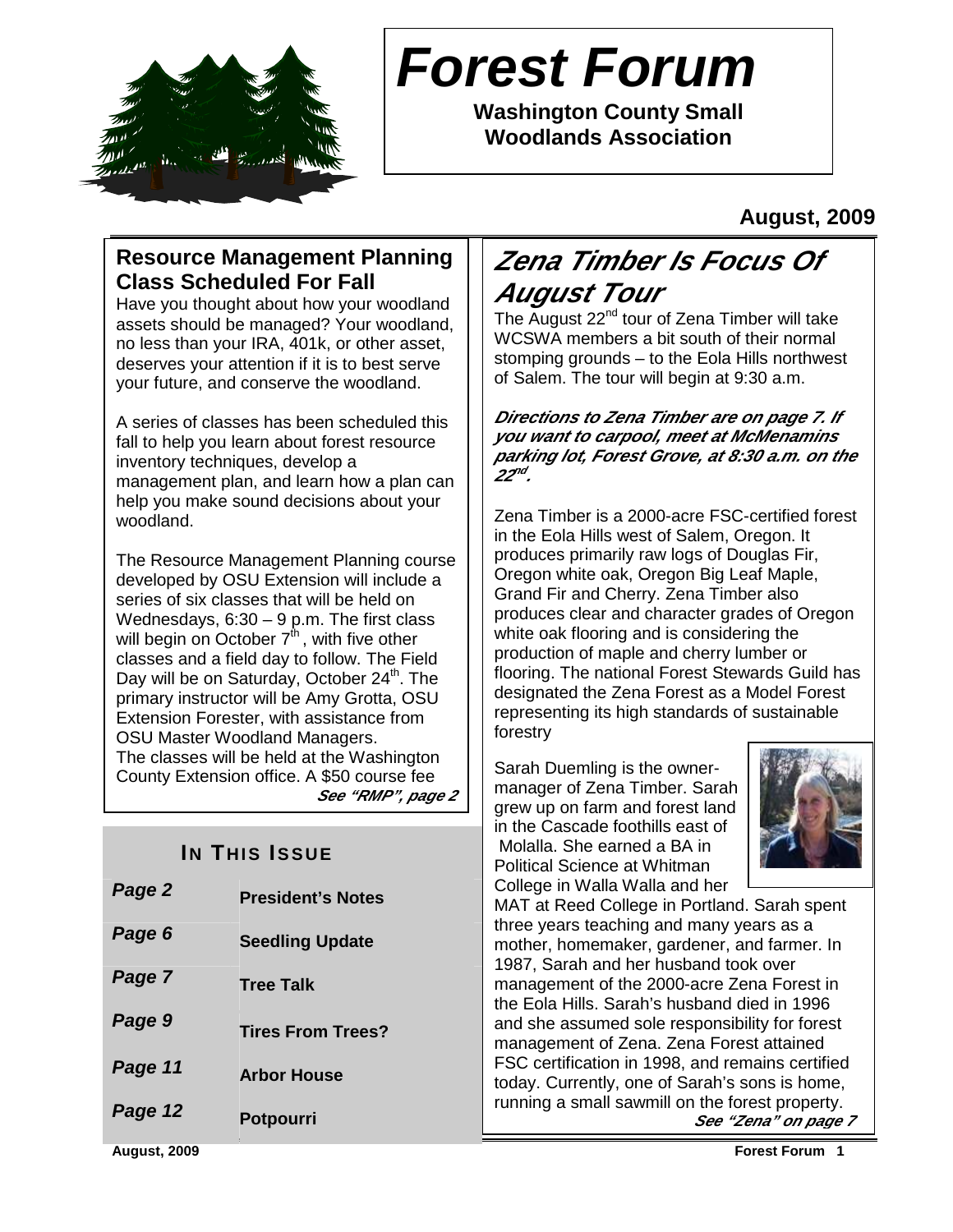# **Notes from the President by Dallas Boge**

Last month I wrote about a grant through ODF that we got to do fire mitigation work on the tree farm. We have been working on two of the projects and are as complete as time and weather permit. The first is a 3 to 4 acre stand of mostly 10 to 15 year old Douglas fir planted about 13 ½ feet apart. The requirements are to trim them up 6 to 10 feet and reduce the limbs to less than one foot deep. The limbs have been removed except for those with west exposure. Removing these at this time of year promotes sun scald. The remaining will be removed in October or November. We tried running the 5 foot rotary mower over the limbs and that seems to do a good job. The only remaining limbs are those which lie against the tree trunk. I am trying to get a stewardship forester out the check the job before they the stewardship foresters all disappear.

The second project entails just over one acre of Douglas fir about 20 to 25 years old. These trees were originally planted as Christmas trees. Some years ago, they were spaced to about 15 feet apart. The requirements here are to pre-commercially thin as needed and limb the trees to 15 to 20 feet. This is being done in three steps, after the PCT is complete. Step one is hand lopping the lower limbs up to about six or seven feet. This is done. It was mostly done years ago, but a few younger trees were not quite there. The second step consisted of pruning with a power pruner up to ten or eleven feet. This pruner is a Poulan with a fixed shaft. It is light and easy to handle (for an old man). This step is also complete. The final step is getting the limbs trimmed up to 15 or 20 feet. For this, we purchased a Stihl telescoping pruner, considerably heavier than the Poulan. This step will have to wait until fall, as Christmas tree culturing is now the current task.

Fall will be a very busy time as management plan classes will require the assistance of many of us. Those classes are scheduled to start in October, more details next month. On the farm, there are the Christmas trees to finish, boughs to harvest, firewood to split, trees to prune, and a building to put up to house the Christmas tree shaker.

That's all for now.

Dallas

# **RMP, continued from page 1**

per family covers all materials and map sets for your property. (WCSWA members receive a 50% discount on the fee). The class schedule is:

Session 1 (10/7): Introduction, Plan Structure, Setting Goals and Objectives

Session 2 (10/21): Mapping Your Property

Field Day (10/24): Inventory Techniques

- Session 3 (11/4): Assessing Water Resources, Riparian Areas, and Roads; Forest Practice Considerations
- Session 4 (11/18): Assessing Wildlife Habitat
- Session 5 (12/2): Cultural and Aesthetic Resources, Business and Legal Considerations, Developing an Action Plan

Session 6 (12/16): Putting Your Plan to Work, Graduation

**Registration Deadline:** Friday, September 25<sup>th</sup>, 2009. To register, contact Amy Grotta,

(503) 397-3462 or amy.grotta@oregonstate.edu. Send registration fee to Columbia County Extension Service, c/o Vicki Krenz, 505 N. Columbia River Hwy, St. Helens, OR 97051.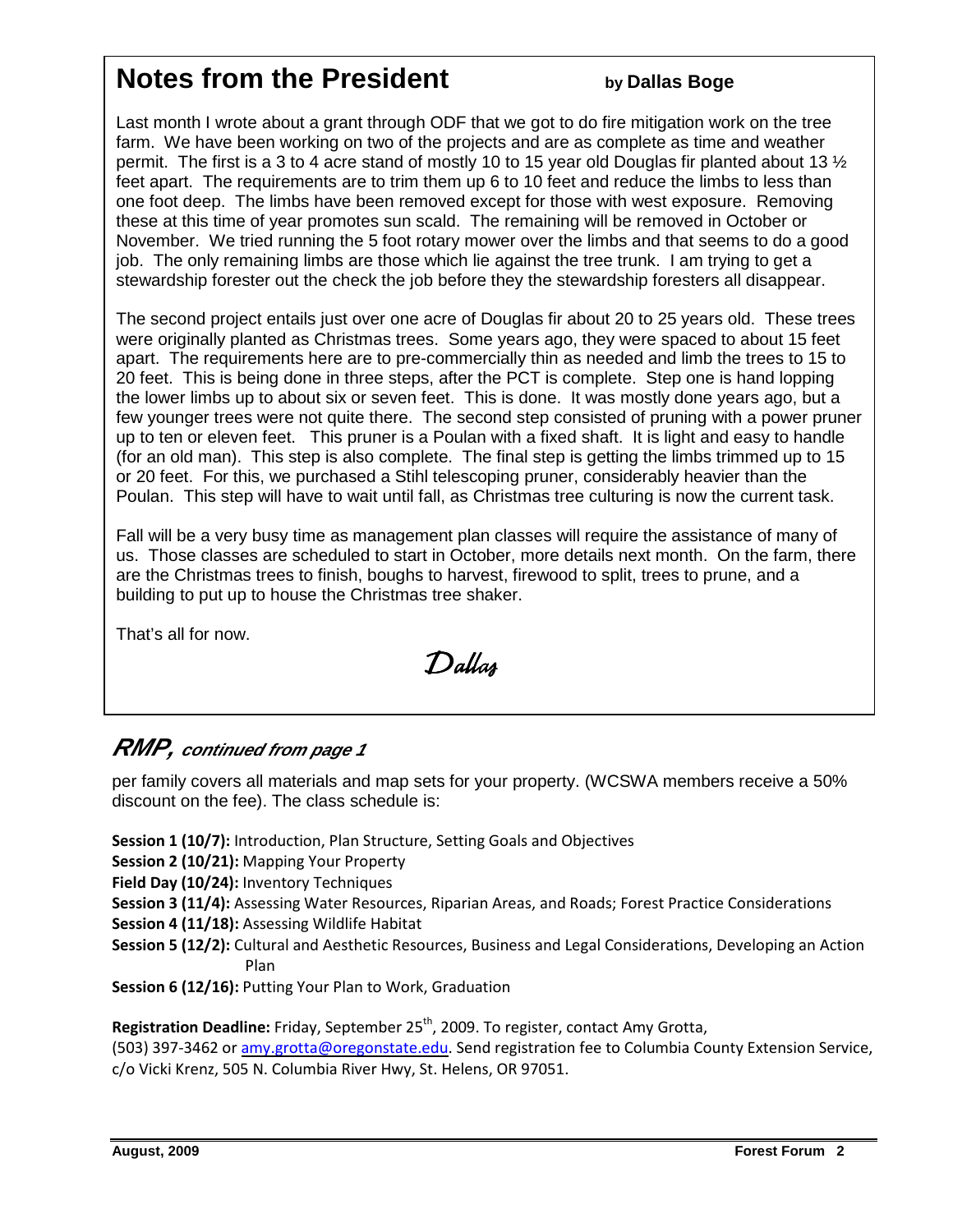| WCSWA Leadership                                 |
|--------------------------------------------------|
| President – Dallas Boge; 503-357-7688            |
| Vice-President - Jim Brown; 503-284-6455         |
| Secretary-Treasurer - Bob Shumaker: 503-324-7825 |
| Board of Directors:                              |
| Dick Courter: 503-297-1660                       |
| Art Dummer: 503-357-4258                         |
| Tom Nygren, 503-628-5472                         |
| Neil Schroeder; 503-628-2344                     |
| Bonnie Shumaker - 503-324-7825                   |
| Bill Triest - 503-626-1838                       |
| Legislative Committee Chair:                     |
| Ron Larson; 503-775-3223                         |
|                                                  |

#### **WCSWA Website** www.wcswa.org

**Website Manager: Kathy Scott** Contact Tom Nygren for web postings and information.

**Forest Forum Newsletter** Editors: Tom Nygren & Bonnie Shumaker 503-628-5472 or 503-324-7825 e-mail: tnygren@juno.com or

# **The Tree Farm Tradin' Post**

 628-5472. Got a tool or piece of equipment you don't need any more? Or maybe you are looking for A free service to our members: List tree farm items/land to buy, sell, or trade. Contact Tom Nygren, 503 tools, equipment, property, or materials? You can place a free advertisement in Forest Forum. Another way for tree farmers to help each other! (3 month limit)

| For Sale: | This Space Is Reserved |
|-----------|------------------------|
|           |                        |

**Wanted: For You To Help Yourselves And Others**

**Trade: Use It!!** 

# **Event Calendar**

| <b>August</b>    |    | 22 WCSWA Field Tour - 9:30 a.m. Sarah Duemling's Zena Tree Farm. The tour will<br>feature Sarah's management of this Willamette Valley foothill woodland, and<br>especially her oak management, milling, and marketing.<br>27-29 Master Woodland Manager Mini-College - OSU campus. Contact Nicole Strong for<br>information. Nicole.Strong@oregonstate.edu, or 541-829-1270 |
|------------------|----|------------------------------------------------------------------------------------------------------------------------------------------------------------------------------------------------------------------------------------------------------------------------------------------------------------------------------------------------------------------------------|
| <b>September</b> |    | No meeting is scheduled                                                                                                                                                                                                                                                                                                                                                      |
| October          | 27 | <b>WCSWA Monthly Meeting - Don Rice, Managing Director of the Resource</b><br>Management Group of Greenwood Resources. The meeting will begin at 7:00 p.m., at<br>The OSU Extension office, Capital Center, 185 <sup>th</sup> and Walker Road, Beaverton.                                                                                                                    |
| <b>November</b>  | 17 | <b>WCSWA Annual Awards Banquet</b>                                                                                                                                                                                                                                                                                                                                           |
| <b>December</b>  |    | No meeting is scheduled                                                                                                                                                                                                                                                                                                                                                      |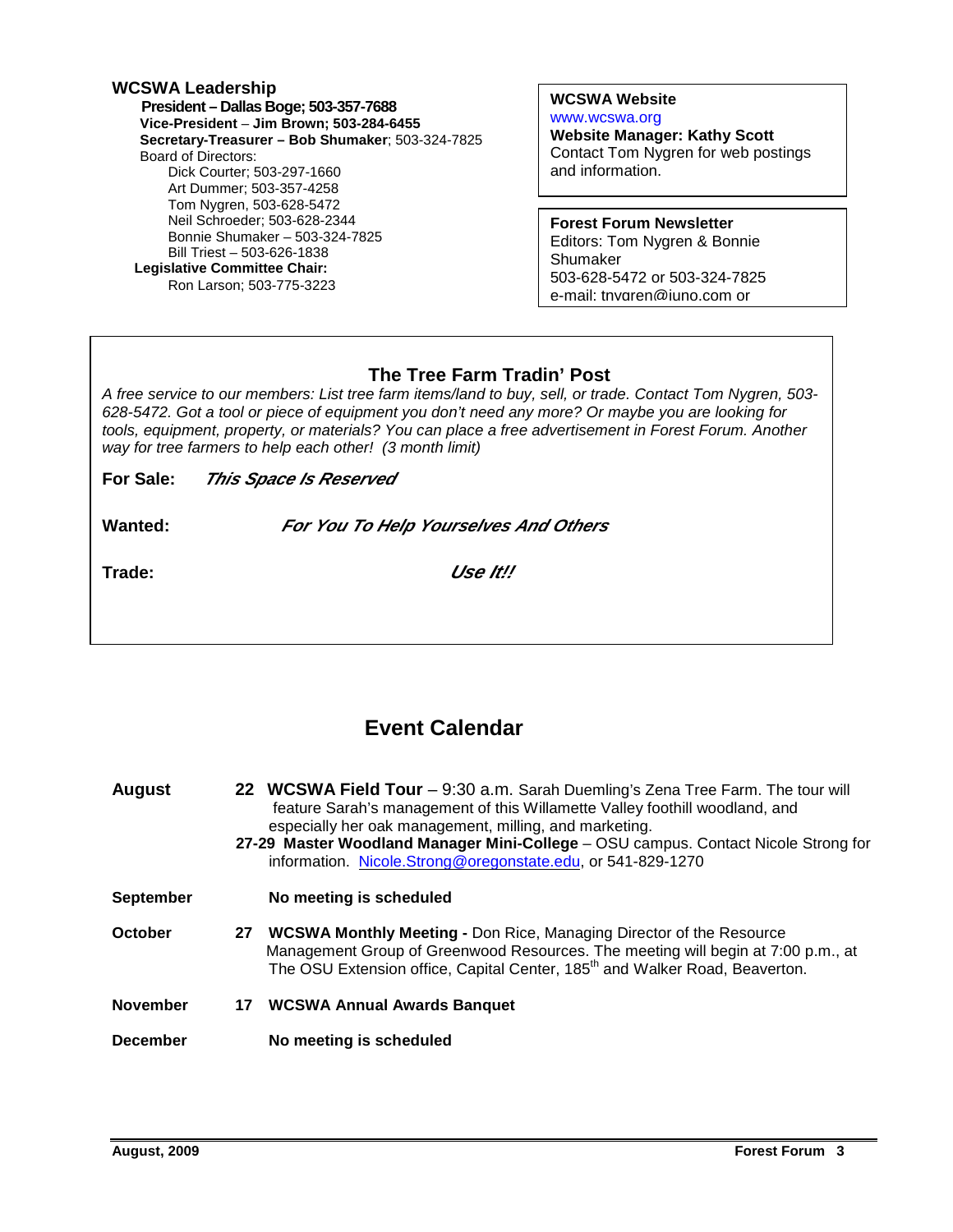# **STIMSON'S MANAGED FORES OGR**

A landowner assistance program practicing sustainable forestry...

# **ASK US ABOUT...**

#### **SERVICES**

**\* Tree Planting** 

• The Oregon Forest **Practices Act** 

• How to implement sustainable forestry into your plan

• Thinning Systems

· The Coastal Salmon<br>Restoration Initiative

The Stimson commitment<br>to forest management<br>and the community is a century-long tradition in<br>Northwest Oregon.



- Marketing of all log sorts
- Selective harvesting and thinnings
- · Cost-effective reforestation and plantation maintenance



P.O. Box 68 · Forest Grove, OR 97116 (503) 357-2131

### **FOREST MANAGEMENT** ASSISTANCE

We offer management services to<br>private woodland owners. Our<br>recommendations are based upon your objectives, sound forest<br>management, and value optimization.

The Stimson advantage means that<br>you earn the best possible dollar<br>for your logs and keep more where<br>it belongs - right in your own pocket.

A TRADITION OF QUALITY<br>We are always interested in purchasing land, timber and<br>delivered logs.

# **Advertising Opportunity:**

**The Forest Forum is a monthly newsletter sent out to over 250 members and friends of WCSWA. Advertisers receive free newsletters for the duration of their ads.** 

#### **ADVERTISING RATES (PRICE INCLUDES TYPESETTING & AD PREP)**

**YES!** I want to advertise in the WCSWA Forest Forum. Ad size:

| Enclosed is a check or money order for: 1 issue 4 issues 12 issues |  |
|--------------------------------------------------------------------|--|
|                                                                    |  |
|                                                                    |  |
|                                                                    |  |
|                                                                    |  |
|                                                                    |  |
|                                                                    |  |

Please send this form, ad copy, logos, photos, etc. to:

**Dallas Boge, 10735 NW Thornburg Rd, Gales Creek, OR 97117** 

**Thank you for supporting Washington County Small Woodlands Association!** 

|                    |       | 4      | 12     |
|--------------------|-------|--------|--------|
|                    | issue | issues | issues |
| 1/12               | \$15  | \$30   | \$75   |
| page               |       |        |        |
| 1/6 page           | 25    | 50     | 125    |
| 1⁄4 page           | 35    | 70     | 175    |
| $1/3$ page         | 45    | 90     | 225    |
| $\frac{1}{2}$ page | 65    | 130    | 325    |
| $2/3$ page         | 86    | 170    | 425    |
| Full               | 125   | 250    | 625    |
| page               |       |        |        |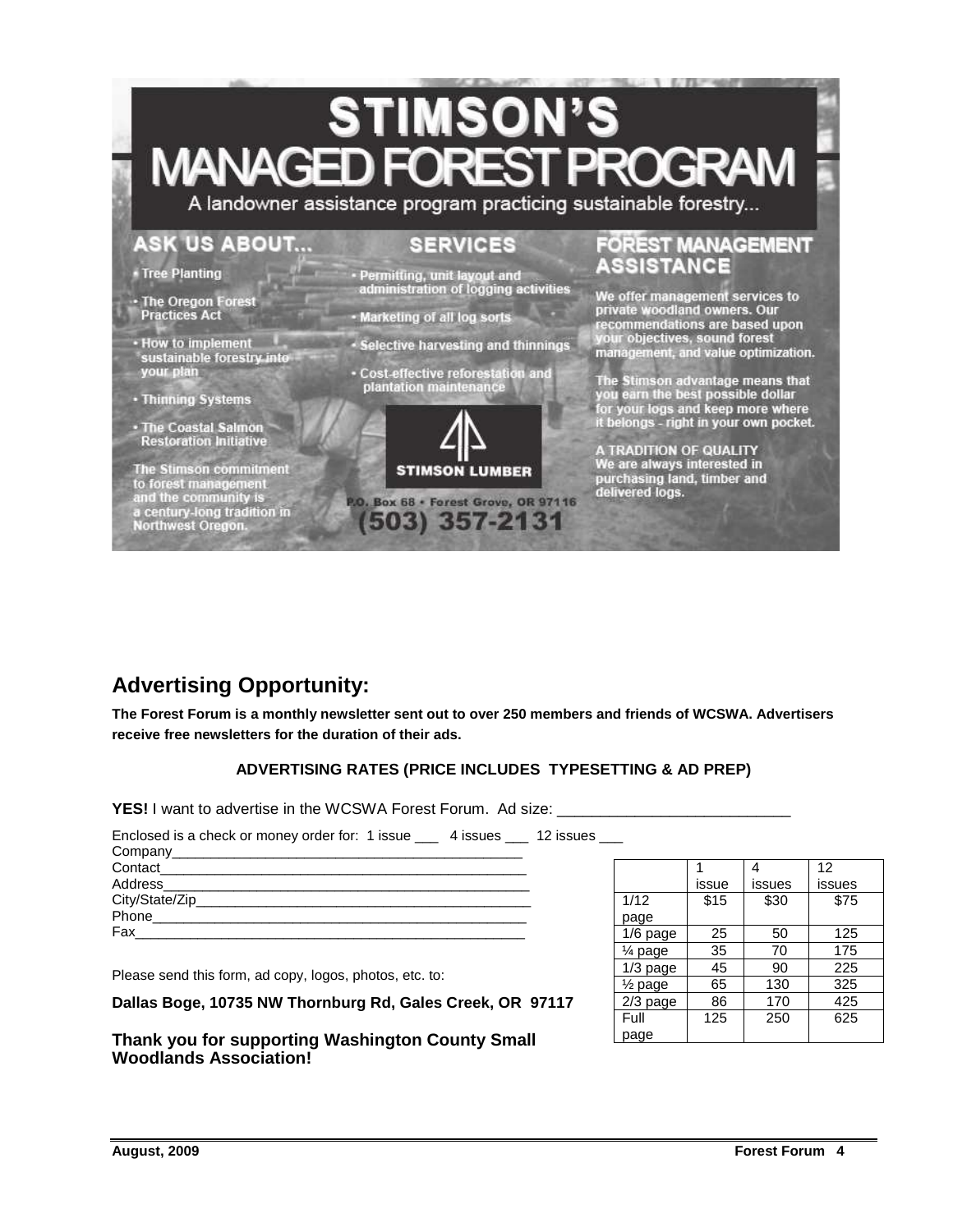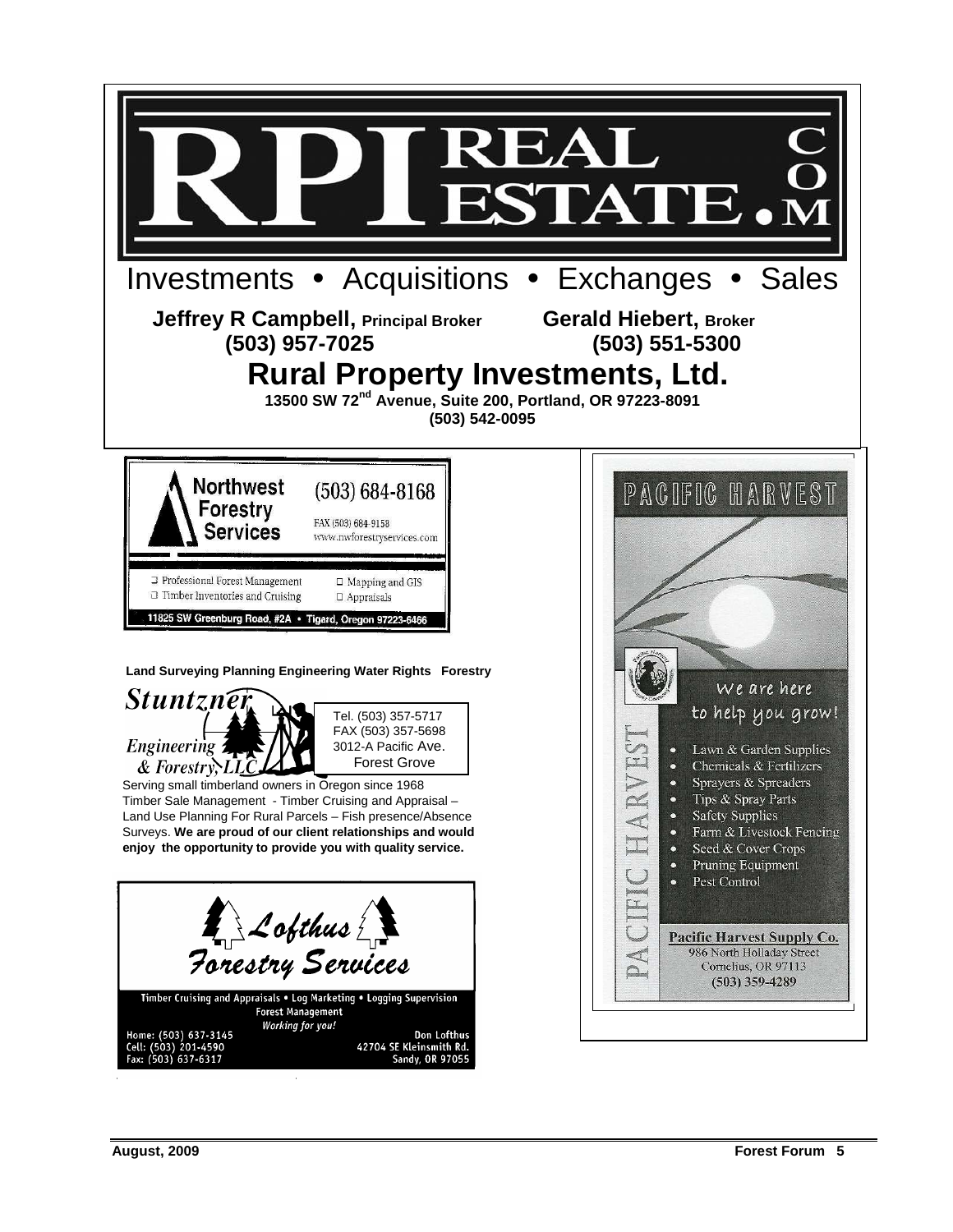# SEEDLING UPDATE, 2009-10 **by Bob Shumaker, Chairman, Seedling Committee**

It is time to start thinking about your seedling requirements for 2009-10 winter planting. WCSWA offers a seedling program to its members. This year we will have available approximately 40,000 DF Vernonia Elite 1 + 1's, and 5,000 Western Red Cedar 1 + 1 seedlings.

 The Vernonia Elite DF seed is from ODF's Vernonia Seed Orchard and is the second generation of their breeding program. The seedlings are grown for WCSWA at Lewis River Reforestation in Woodland, WA.

 These seedlings have superior growing characteristics and are intended to maximize the growing potential of your site. They are not genetically modified organisms, but are the result of breeding parent trees with superior growing characteristics from trees selected from our area.

 Here's how our seedling contract works with Lewis River Reforestation, Inc. in Woodland, WA. Generally every seedling crop involves a two year contract. The seeds are sown in a bed in the first year. The second year, one year old seedlings are transplanted from the seed bed. In the transplant bed, they put on another year of growth before they are lifted and sold to us for planting as a 1 + 1 seedling (1 + 1 meaning, 1 year in the seed bed and 1 year in transplant bed). To help clarify, a 2 + 0 seedling would be one that remained two years in the seedbed and was never transplanted.

 This seedling program is an important service to members and a fund raising source for WCSWA. We take the risk of planting these trees two years before we know your needs and also provide pick up and cold storage through volunteers in our organization.

 A seedling reservation request form is included in this newsletter. If you wish to order, please complete the form and return it as soon as possible.

# **Forest Health and Human Health – Connected?**

Health care and health insurance are much in the news these days, but did you realize they are connected in a vital way to forest health? Catherine Mater of the Pinchot Institute has been studying this connection as a part of her research into succession patterns of forest land ownership. She has found that a fifth of rural landowners are uninsured (health), and many more are underinsured. Thirty percent of rural children are uninsured. Land resources are often the only assets available to pay for sudden and significant health problems. This is a particular concern of the next generation of family forestland owners.

Apart from the obvious connection between forest health and human health – the loss of forestland to pay for health care, there is another potential connection. Forest product income and carbon sequestration programs may provide income sources that both sustain human health and forest health.

Mater and the Pinchot Institute are continuing to look at the potential role forests can play in "health insurance", as well as maintaining the quantity and quality of family forestlands in the United States.

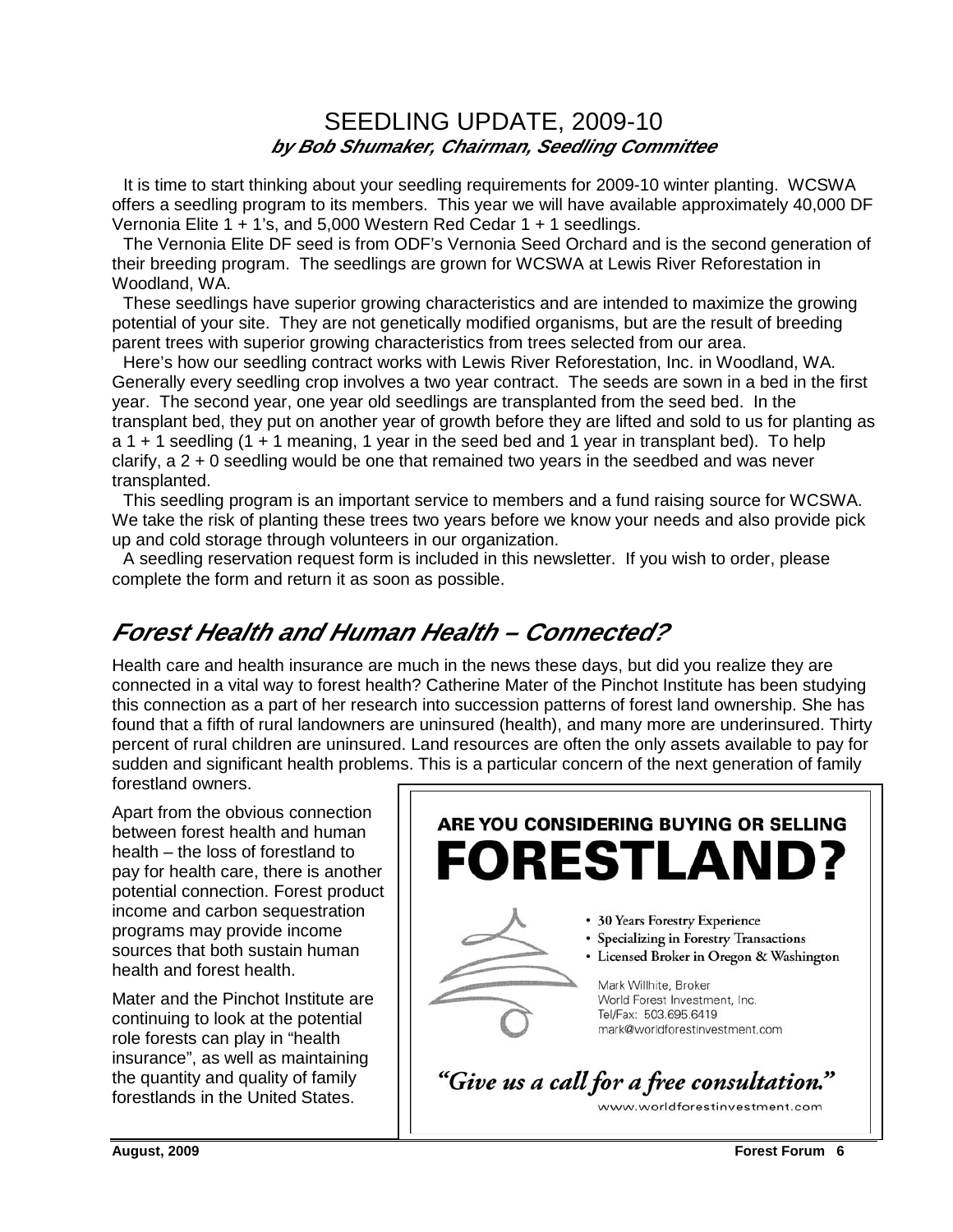# **Tree Talk by Bonnie Shumaker**

If you are a "child of the Depression" or a "child of a child of the Depression, you will relate to this. I'm talking of the big "D " Depression of the 1930's of which I am a "child of a child". The motto in our family for two generations has been "use it up, wear it out, make it do, or do without". "Waste not, want not" is another favorite. I've noticed that the enthusiasm for this motto has decreased in the next two generations, but that is beside the point.

 This spring, it was necessary for Bob and me to move and change the dimensions of a rather large fenced deck which we originally built eighteen years ago. The deck boards were cedar and were nailed down. The nailing presented a problem when it came to removing the boards and as a result we felt we couldn't reuse the compromised old decking on the new deck. However, we were able to use the deck framing. Many hours were spent observing the pictures we were foresighted enough to take of the original deck framing before deconstruction and figuring out how to use the lengths without creating waste in the new configuration. The framing was finally finished. The only purchase we needed to make for the framing was for new bolts. New decking also had to be purchased as well as deck screws – no nails this time.

 The fence around the deck best illustrates our use of the second family motto of not wasting anything. We needed vertical slats for the new deck fence - 300 of them. At Home Depot we priced them at \$3 each. Instead of this investment, we bought a planer for \$200 and using the old 2 x 6 compromised cedar deck boards, we cut them into 2 x 2 slats and put them through the planer and an edger. With a coat of deck stain they are now beautiful and sport a slightly antique look. The deck rail and support we purchased from Tom Nygren who had rough cedar boards for sale from a blow down cedar that Lyal Purinton had milled for him. These too went through the planer and the edges were smoothed by a router. We were happy to include local wood into our project.

 There was one more deck that it was necessary to move and reshape only slightly. Fortunately this deck was newer and we had learned the value of deck screws. So we took it apart, planed down the boards to look like new and easily reassembled it. We do have one more deck at the front of our house. It was built with 2 x 4 fir and nailed down quite a few years ago. It probably has a few years left in it, but we still had some of the 2 x 6 compromised cedar deck boards left. Since this is a small deck, we've picked the boards where the old nail holes don't show much, have planed them down and will replace the fir deck with cedar boards soon. The discarded fir boards will undoubtedly warm us this summer in the wood stove.

 In recalling this series of events, I realize the one thing we never opted to do was "do without", but we are very pleased with the result. It is also evident that the carbon that was sequestered in the growing of the trees that were made into lumber is still sequestered in the boards that were used and re-used. Keeping carbon sequestered is a much more modern theme than the Depression motto, so I guess we're up-to-date as well as old fogies which may be a good thing.

# **Zena, continued from page 1**

 Sarah is a member of Northwest Sustainable Timber Growers, Build Local Alliance, Forest Guild, Women Owning Woodlands (WOWnet), Oregon Woodland Cooperative, and the Farm Bureau. She also participates in Willamette University's sustainability seminar, using Zena Forest as a working example of sustainable forestry. Sarah considers herself, first and foremost, a forest manager interested in the long-term health and vitality of Oregon's forests.

#### **Directions From Forest Grove**

Drive south on 99W through McMinnville and Amity. Several miles south of Amity turn left at a yellow blinking light onto Old (?) Bethel Road. In a mile or two turn right onto Oak Grove Rd. which is a gravel road. Ignore a left turn onto Oak Grove and go further to a right turn on Oak Grove. Go south on Oak Grove for a mile or two until you go uphill into the woods. On the left you will find mailbox 4550 with flowers growing in it. Turn left up the 1.3 Mile driveway. Follow the main drag and keep left at the "Y" (there is a sign "Y") Actually I will likely meet you at the "Y" and we will go to the house later. **Or From I-5** 

#### Go south from Portland on I-5. Take the Salem Parkway exit at the north end of Salem. Follow it around to the Marion St. Bridge which you cross in one of the two left lanes which puts you on Hwy. 22 W going toward the coast. In 5 or 6 miles (at the Rest Lawn Cemetery) turn right/north onto Oak Grove RD. In a couple of miles you will come to a stop sign where you turn right to stay on Oak Grove. You pass a church and school and grange, the road turns to gravel, you enter the woods and find mailbox 4550 on your right with flowers planted in it. Turn right up the driveway. Call Sarah at 503 585-6380 if you need help.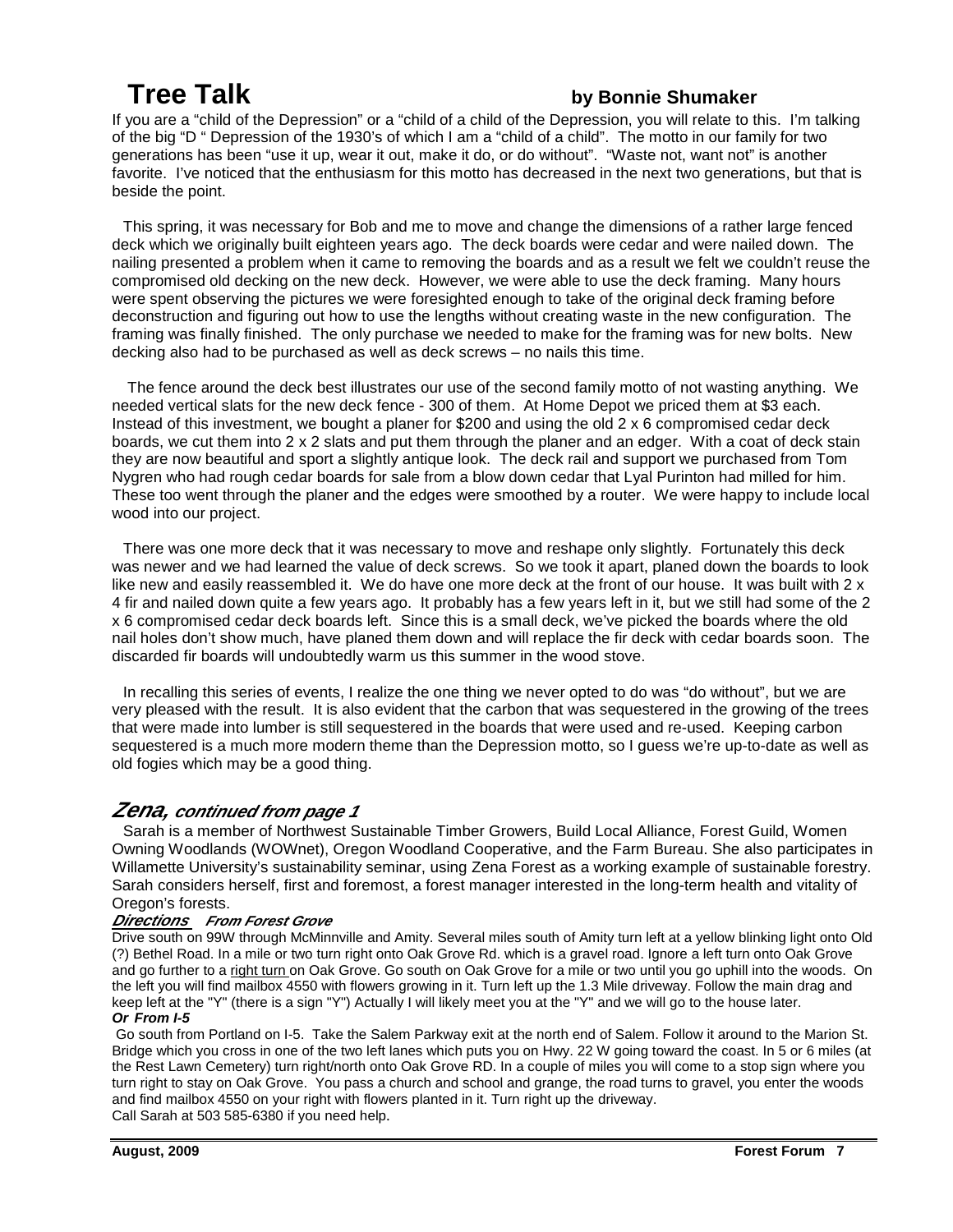

# SILVASEED COMPA **Seedling Nursery Since 1974**

We bring experience with owners that care about their product and customers.

Approximately 10 million seedlings in annual production

1 container site (plugs), 2 bareroot/transplant sites (p+1,  $1+1$ )

Contract growing and spec seedlings for forestry and Christmas tree production

# LET US GROW YOUR SEEDLINGS

David Gerdes **Mike Gerdes** inquiries@silvasced.com

FORESTERS . NURSERYMAN . SEEDSMAN



"Serving Many of the Reforcstation Needs of the World From This Location Since 1889"

# **Lumber market shows hope**

The U.S. timber industry's economic slide appears to have bottomed out, with modestly increasing lumber prices and housing starts portending a gradual recovery.

Prices for Douglas fir lumber have crept up to about \$217 per thousand board feet from a low of \$205 in March, and the composite price for all framing lumber rose from \$195 per MBF in March to a mid-July price of \$238 per MBF.

That's still quite a bit lower than in 2004 when the price per MBF nearly hit \$500 - but the price stability indicates that supply is finally coming into balance with demand, according to Butch Bernhardt, director of information services for the Western Wood Products Association.

"We're seeing a little light at the end of the tunnel," said Tom Partin, president of the American Forest Resources Council.

Looking at historical trends, though, it's likely the demand for lumber will drop again in autumn and winter, when home construction traditionally slows down, Partin said.

"We think there's room for more optimism in 2010, more than in 2009," he said.

Housing construction, which consumes much of the timber industry's output, is still weak but has been showing signs of improvement. In June, housing starts increased 3.6 percent, to about 582,000 units, according to U.S. Commerce Department statistics.

When the downturn began three years ago, housing starts were at about 2 million units, Bernhardt said. "We're a long ways away from where we were." (see below)

Lumber consumption in the U.S. dropped by about 35 billion board feet during the last three years, he said. To compare, consumption dropped by about 11 billion during the timber recession of the early 1980s. Bernhardt said "Our anticipation is the recovery will be a slow one".

The improvements in housing and lumber prices have not yet translated into increased log prices, but at least the price declines have become less steep, said Dan Corgan, contracts team leader for the Oregon Department of Forestry's state forests division. "Before, we were seeing dramatic drops". For example, in the third quarter of 2008, the pond price for most Douglas fir logs ranged from about \$400 to \$500 per MBF, depending on quality, according to ODF statistics. By the first quarter of 2009, prices ranged about \$300 to \$350 per MBF. Prices were only slightly weaker in the second quarter of 2009. Volume for logs is calculated differently than lumber volume.  **Mateusz Perkowski, Capital Press, July 23, 2009**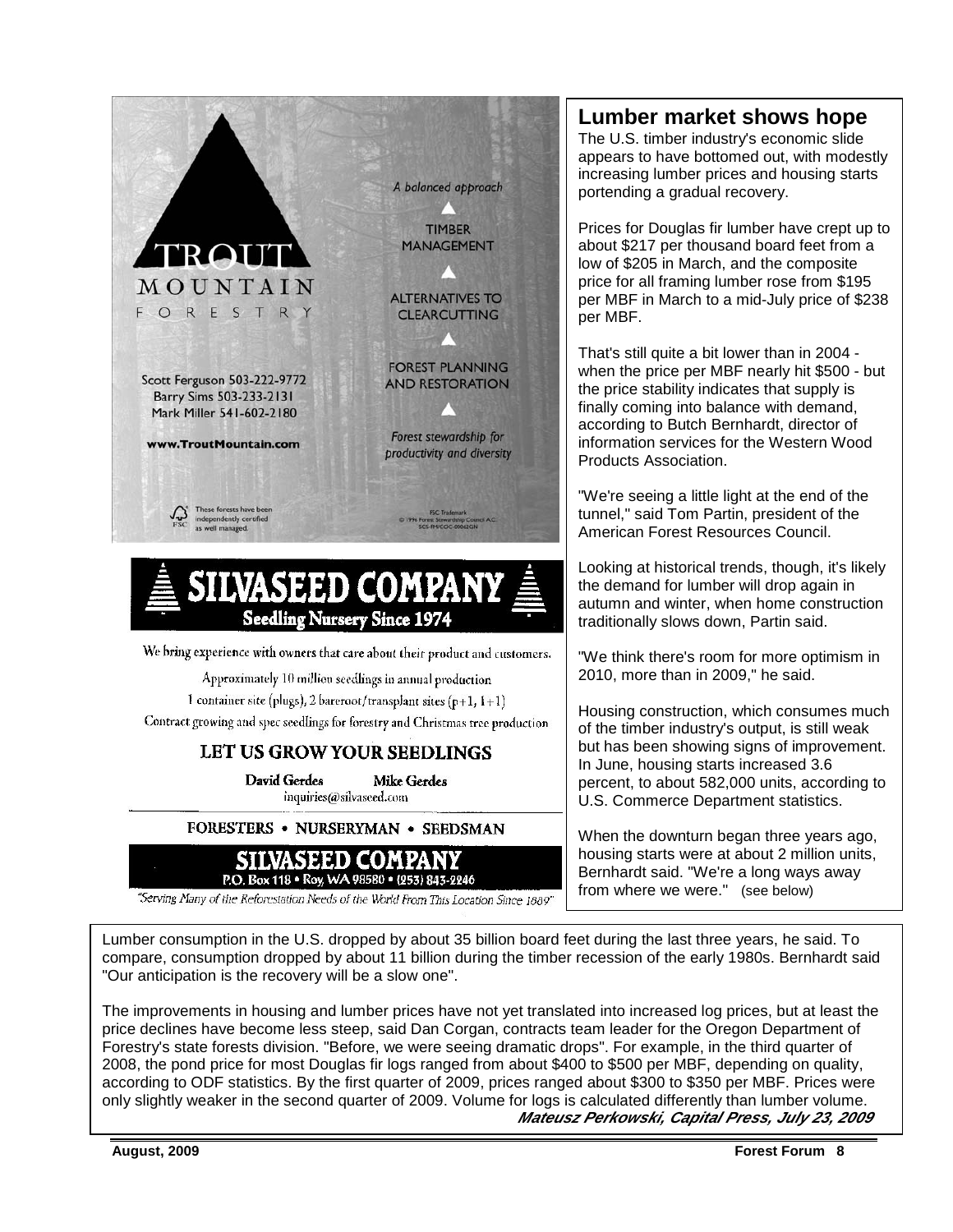# **Board of Directors Meeting Summary**

The WCSWA Board of Directors met on Friday, July  $24<sup>th</sup>$ . The following items were discussed:

- Treasurer's Report: Bob Shumaker reported that WCSWA is in good financial shape, with a healthy reserve fund, and adequate funds to pay foreseeable expenses. The Board discussed the seedling sales financial situation (see Bob's report on page ), as well as the opportunity to provide some funding for the preparation of management plans in cooperation with Amy Grotta, new Washington-Columbia County Extension Forester.
- With the legislative session ended, Dallas reported that there were both positive and negative results. On the positive side, SB 3058 did not make it out of committee, so siting projects like the current LNG proposal will not be able to initiate certain activities (affecting property owners) prior to acquiring land use approval. The negative effects are severe – many Oregon Department of Forestry Stewardship Foresters will be affected by layoff or reassignment.
- Management planning classes (mentioned above) will begin this fall. Neil Schroeder and Dallas Boge have been working with Amy Grotta in planning the program (see article on page ).
- It's time to get nominations for two Board of Director positions. Dallas will solicit member interest in serving.
- Annual Meeting the annual WCSWA Awards Banquet will be held on November  $17<sup>th</sup>$ .



# **Did You Know What This Is?**

The July issue of Forest Forum offered this challenge. Mike Heath correctly identified these "apples" on Oregon white oak as galls resulting from the California Gall Wasp. The galls are formed by the trees reaction to eggs laid in the fall by female wasps. The galls form in the spring, and by fall, adult wasps emerge from the apples and seek new twigs to lay eggs in.

The wasps lay only unfertilized eggs in the twig, and only females emerge. Salivary secretions from the wasp larva stimulate the plant to produce the gall, so the insect actually modifies the plant's normal response to injury, resulting in food and shelter for the larva.

The galls made by gall wasps provide resources and refuge for many other creatures. These include parasites of the gall wasps themselves, weevils and their parasites, solitary bees and wasps, spiders, and other small arthropods.

# **Wonder What's Happening down at OSU?**

 To get a quick glimpse into some of the research going on at the OSU College of Forestry, click on the following website: http://www.cof.orst.edu/cof/extendedK-12/notablenotes/index.php

These "Notable Notes" are very interesting, and can be used for a variety of audiences, from gradeschoolers to adults.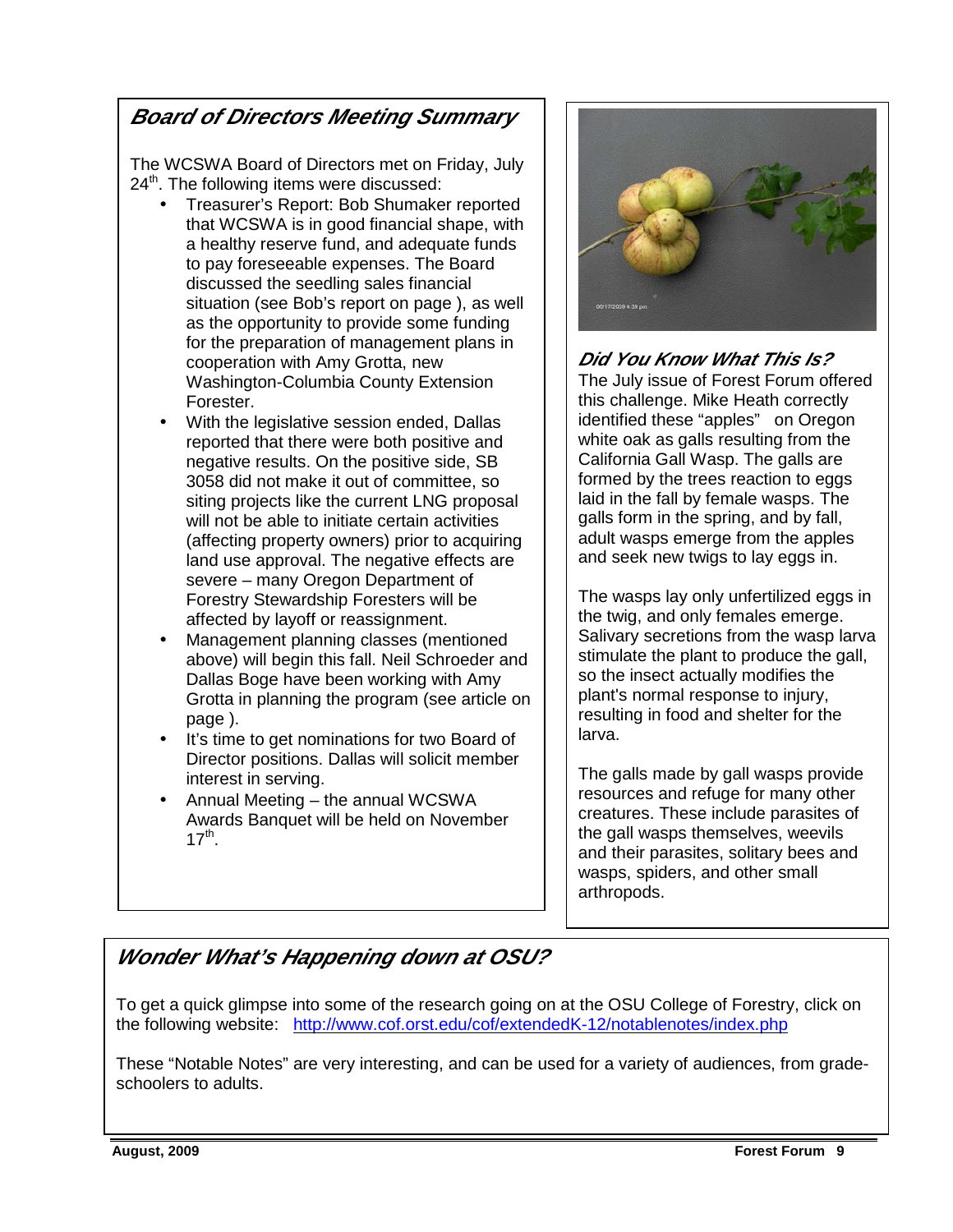# **Back to the Future – Tires from Trees?**

Automobile owners around the world may some day soon be driving on tires that are partly made of trees – which could cost less, perform better, and save on fuel and energy.

Wood science researchers at Oregon State University have made some surprising findings about the potential of microcrystalline cellulose – a product that can be made easily from almost any type of plant fibers – to partially replace silica as reinforcing filler in the manufacture of rubber tires. A new study suggests that this approach might decrease the energy required to produce the tire, reduce costs, and better resist heat build-up. Early tests indicate that such products would have comparable traction on cold or wet pavement, be just as strong, and provide even higher fuel efficiency than traditional tires in hot weather.

Cellulose fiber has been used for some time as reinforcement in some type of rubber and automotive products, such as belts, hoses, and insulation – but never in tires, where the preferred fillers are carbon black and silica. Carbon black, however, is made from increasingly expensive oil, and the processing of silica is energy-intensive. Both products are very dense and reduce the fuel efficiency of automobiles.

In the search for new types of reinforcing fillers that are inexpensive, easily available, light, and renewable, OSU experts turned to microcrystalline cellulose – a micrometer-sized type of crystalline cellulose with an extremely well-organized structure. It is produced in a low-cost process of acid hydrolysis using nature's most natural polymer – cellulose – that comprises about 40-50% of wood. In this study, OSU researchers replaced up to about 12 percent of the silica used in conventional tire manufacture. This decreased the amount of energy required to compound the rubber composite, improved heat resistance of the product, and retained tensile strength.

Traction is always a key issue with tire performance, and the study showed that the traction of the new product was comparable to existing rubber tire technology in a wet, rainy environment.

However, at high temperatures such as in summer, the partial replacement of silica decreased the rolling resistance of the product, which would improve fuel efficiency of rubber tires made with the new approach.

Kaichung Li, OSU associate professor of wood technology and engineering in the OSU College of Forestry, and graduate student Wen Bai, conducted the research. Li also recently developed a non-toxic adhesive for production of wood composite panels that dramatically changed that industry, and in 2007, he received a Presidential Green Chemistry Challenge Award at the National Academy of Sciences for his work on new, sustainable and environmentally friendly wood products.

**Working Forests newsletter, July 21, 2009** 

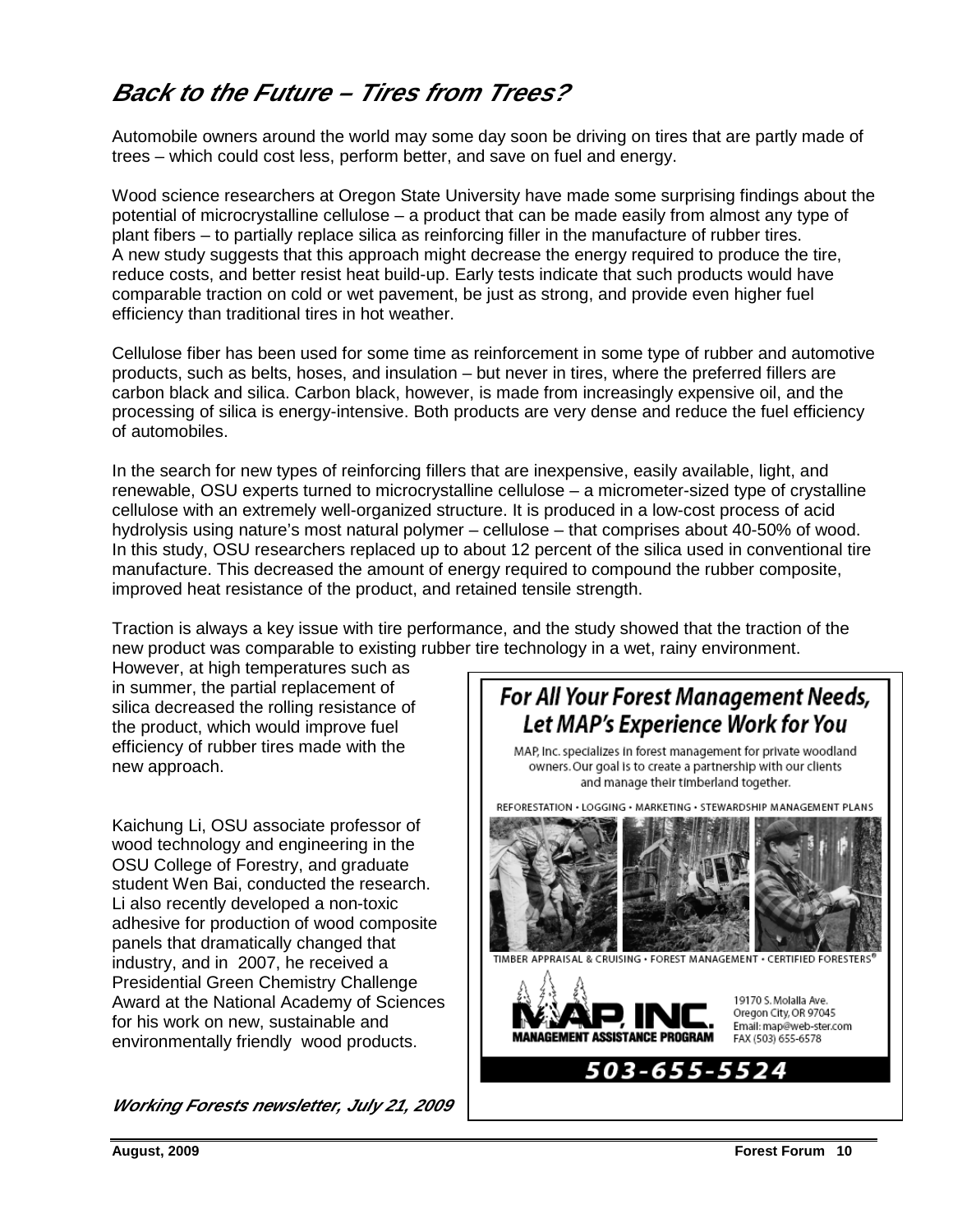# **Arbor House Tree Farm – A Labor of Love**

The annual Tree Farm of the Year tour took place at Scott and Marge Hayes' Arbor House Tree Farm on Saturday, July 18<sup>th</sup>. It was not your normal Tree Farmer of the Year tour – though it did feature good food and good company, always a tradition. Scott and Marge have devoted much time and energy into creating a learning environment in the form of a working tree farm. The tour itself was an "open house", with an excellent guidebook to lead visitors through the tree farm from learning point to learning point. Fellow tree farmers and others arrived throughout the morning, but all enjoyed a fine meal at noon, provided by the Hayes with some assistance by WCSWA.



Left picture: Steve and Lynn Harrel, Neil Schroeder, Bethany Schroeder (2009 WCSWA Scholarship winner), Bryce Schroeder, Ardis Schroeder, and Beth Adams Right picture: Mike Heath, Stimson Lumber Company, and April Olbrich, Tualatin River Watershed Council

The walking tour highlights were:

- The Hayes home, which was built to incorporate fire defensible and resistant features, including a 1500 gallon emergency water tank, fire-resistant building materials, fire-resistant landscaping materials, and a green buffer.
- Wildlife habitat improvements, including late summer and early fall forage for band-tailed pigeons, a feeding station for band-tails during their migration season, and perching and staging trees.
- "Christmas trees gone wild" a stand originally planted for Christmas trees was harvested, but some branches on each stump were left to grow new Christmas trees. Plans changed, and the stand was left to grow naturally in 1993, resulting in multi-stemmed trees. Some of the stand was commercially thinned by the Hayes in 2005-2007, removing many of the multiple stems. Additional similar stands are being calibrated to demonstrate thinning options using Stand Density Index (SDI) guidelines.
- Salvage logging and "double-down" planting after harvesting some poor quality large Douglas-fir trees, an area was replanted with 2 trees at each planting spot, 2 feet apart. This experiment is intended to mimic the double-stemmed escaped Christmas trees, with the "extra" planted trees commercially thinned in 15 years.
- Ponderosa pine and western white pine planting a small experimental plantation has shown that "blister-rust resistant" white pine isn't necessarily resistant, and elk like to rub on pine stems that have been pruned!
- Hybrid poplar a small hybrid poplar plantation has shown good growth, but also has suffered elk damage. Scott is testing the potential for poplar lumber.
- Two other Douglas-fir areas, one planted and one naturally regenerated are slated for thinning in the next few years. The planted stand contains wild Oregon truffles – another study opportunity for the Hayes!